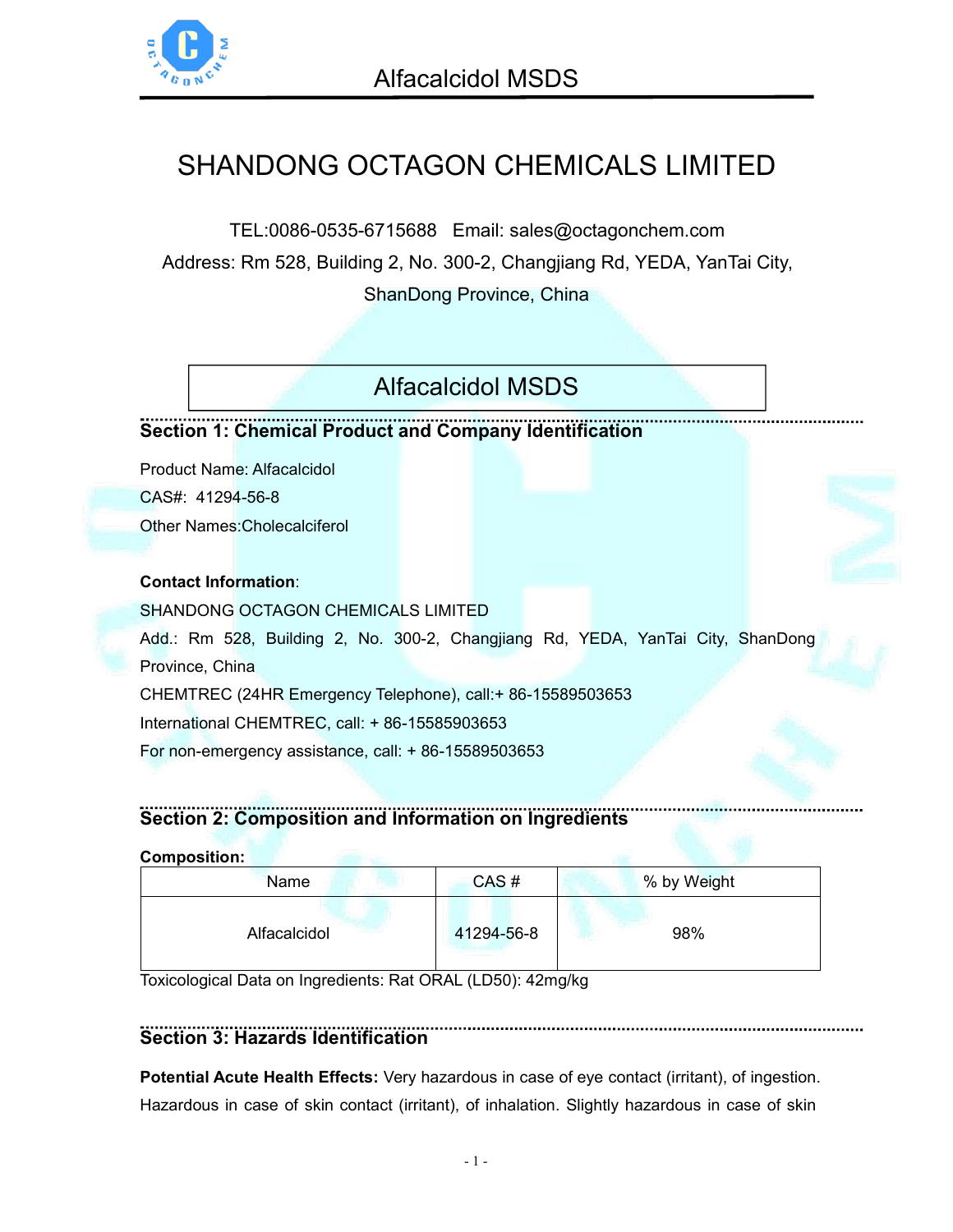

## Alfacalcidol MSDS

contact (permeator). Inflammation of the eye is characterized by redness, watering, and itching.

**Potential Chronic Health Effects:** CARCINOGENIC EFFECTS: Not Available MUTAGENIC EFFECTS: Not Available TERATOGENIC EFFECTS: Not Available DEVELOPMENTAL TOXICITY: Not Available The substance is toxic to lungs, the nervous system, mucous membranes. Repeated or prolonged exposure to the substance can produce target organs damage.

### **Section 4: First Aid Measures**

**Eye Contact:** Check for and remove any contact lenses. In case of contact, immediately flush eyes with plenty of water for at least 15 minutes. Cold water may be used. WARM water MUST be used. Get medical attention immediately.

**Skin Contact:** In case of contact, immediately flush skin with plenty of water. Cover the irritated skin with an emollient. Remove contaminated clothing and shoes. Wash clothing before reuse. Thoroughly clean shoes before reuse. Get medical attention.

**Serious Skin Contact:** Wash with a disinfectant soap and cover the contaminated skin with an anti-bacterial cream. Seek immediate medical attention.

**Inhalation:** If inhaled, remove to fresh air. If not breathing, give artificial respiration. If breathing is difficult, give oxygen. Get medical attention.

**Serious Inhalation:** Not Available

**Ingestion:** Do NOT induce vomiting unless directed to do so by medical personnel. Never give anything by mouth to an unconscious person. If large quantities of this material are swallowed, call a physician immediately. Loosen tight clothing such as a collar, tie, belt or waistband.

**Serious Ingestion:** Not Available

## **Section 5: Fire and Explosion Data**

**Flammability of the Product:** Non flammable. **Auto-Ignition Temperature:** Not Available **Flash Points:** 222.6℃

**Flammable Limits:** Not available.

**Products of Combustion:** These products are carbon oxides (CO, CO2), nitrogen oxides (NO, NO2...), sulfur oxides (SO2, SO3...).

**Fire Hazards in Presence of Various Substances:** Not Available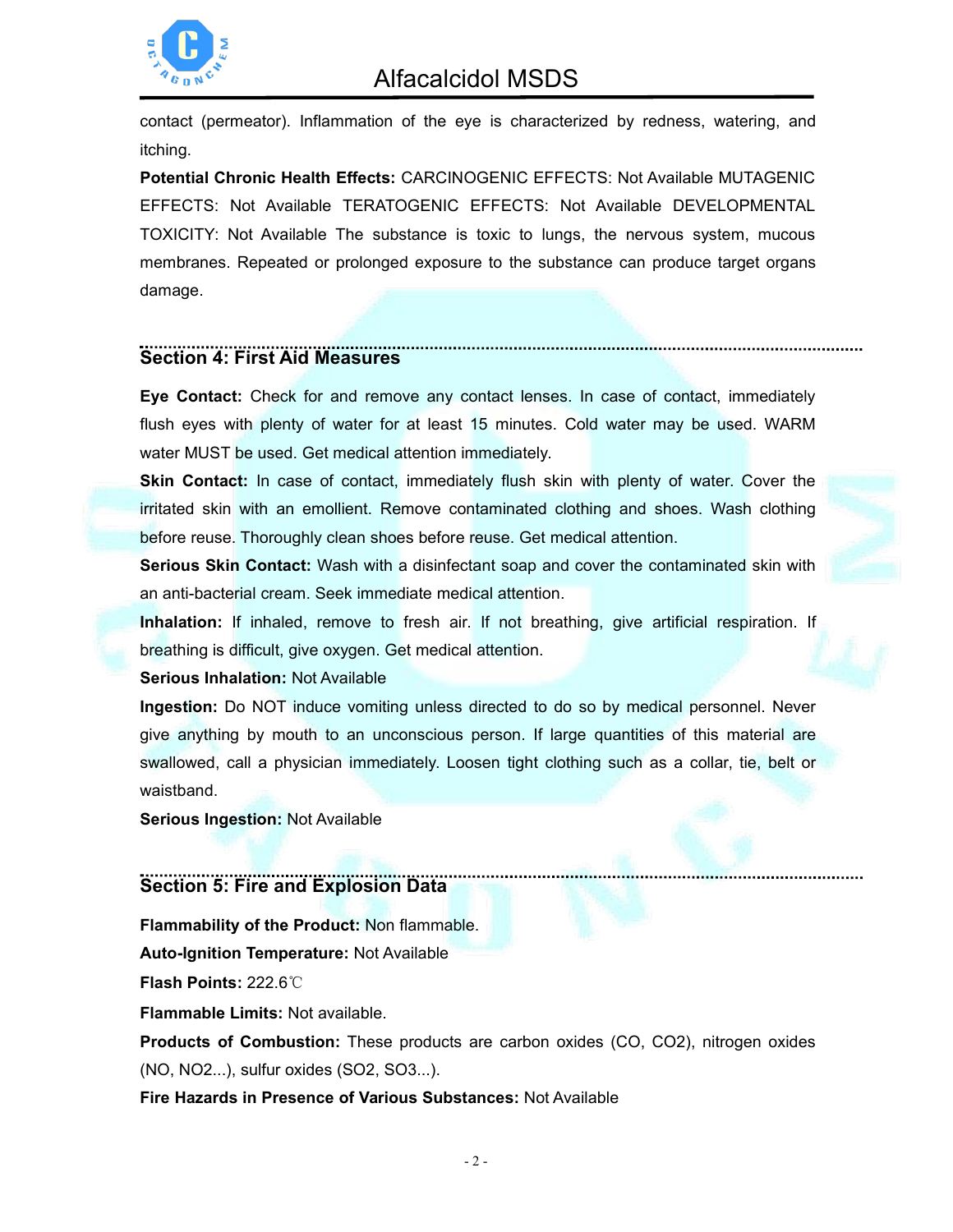

## Alfacalcidol MSDS

### **Explosion Hazards in Presence of Various Substances:**

Risks of explosion of the product in presence of mechanical impact: Not Available Risks of explosion of the product in presence of static discharge: Not Available **Fire Fighting Media and Instructions:** SMALL FIRE: Use DRY chemical powder. LARGE FIRE: Use water spray, fog or foam. Do not use water jet. **Special Remarks on Fire Hazards:** Not Available **Special Remarks on Explosion Hazards: Not Available** 

### **Section 6: Accidental Release Measures**

**Small Spill:** Use appropriate tools to put the spilled solid in a convenient waste disposal container. Finish cleaning by spreading water on the contaminated surface and dispose of according to local and regional authority requirements.

**Large Spill**: Use a shovel to put the material into a convenient waste disposal container. Finish cleaning by spreading water on the contaminated surface and allow to evacuate through the sanitary system.

## **Section 7: Handling and Storage**

#### **Precautions:**

Keep away from heat. Keep away from sources of ignition. Empty containers pose a fire risk, evaporate the residue under a fume hood. Ground all equipment containing material. Do not ingest. Do not breathe dust. In case of insufficient ventilation, wear suitable respiratory equipment. If ingested, seek medical advice immediately and show the container orthe label. Avoid contact with skin and eyes.

**Storage:** Keep container tightly closed. Keep container in a cool, well-ventilated area.

## **Section 8: Exposure Controls/Personal Protection**

**Engineering Controls:**Use process enclosures, local exhaust ventilation, or other engineering controls to keep airborne levels below recommended exposure limits. If user operations generate dust, fume or mist, use ventilation to keep exposure to airborne contaminants below the exposure limit.

**Personal Protection:** Splash goggles. Lab coat. Dust respirator. Be sure to use an approved/certified respirator or equivalent. Gloves.

**Personal Protection in Case of a Large Spill:** Splash goggles. Full suit. Dust respirator.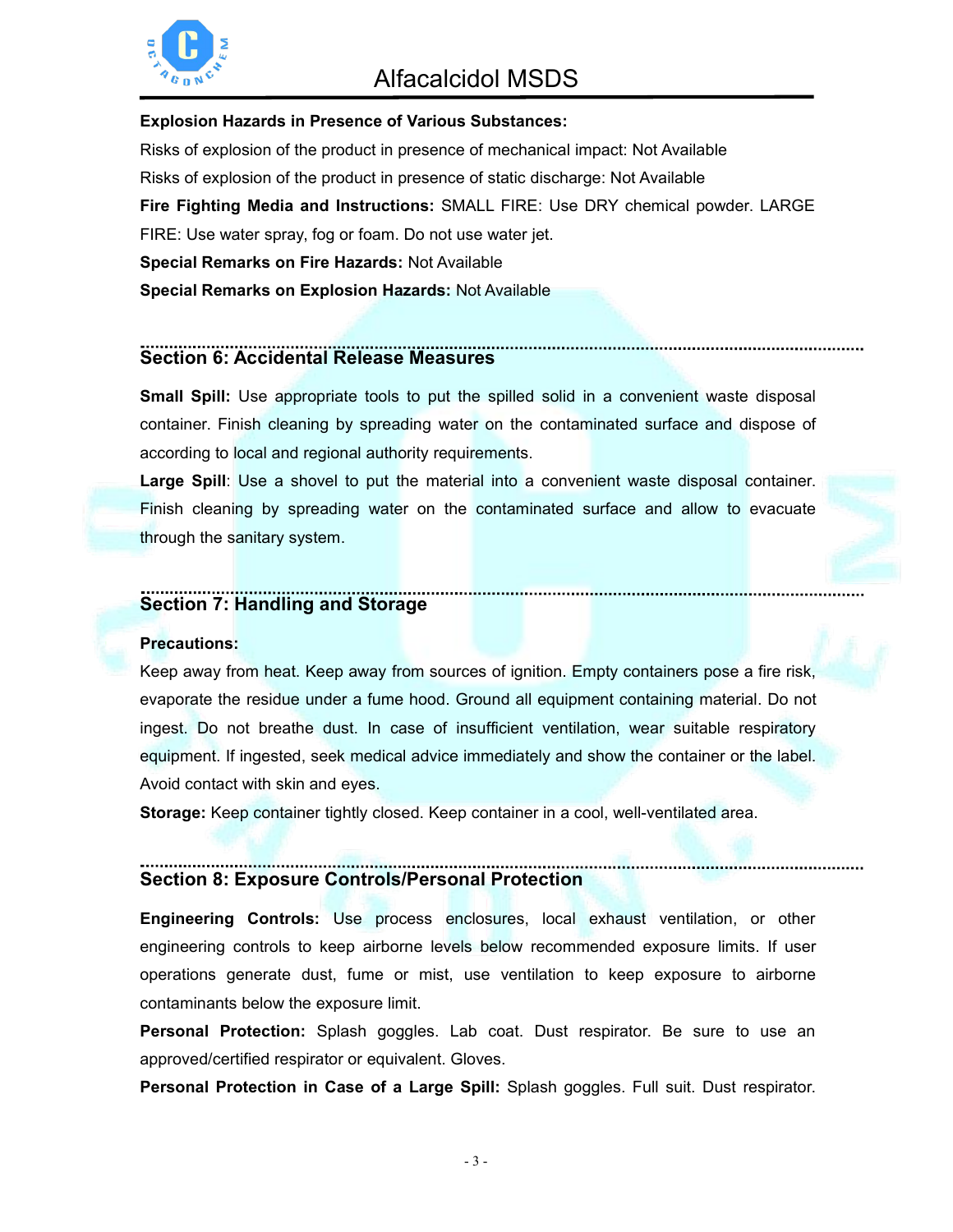

## Alfacalcidol MSDS

Boots. Gloves. A self contained breathing apparatus should be used to avoid inhalation of the product. Suggested protective clothing might not be sufficient; consult a specialist BEFORE handling this product.

**Exposure Limits:** Not Available

## **Section 9: Physical and Chemical Properties**

**Physical state and appearance:** White powder **Molecular Weight:** 400.6 g/mol **Color**: White **Boiling Point:** 531.5℃ **Melting Point:** 136℃ **Solubility:** Alfacalcidol powder is insoluble in water but freely soluble in fat and lipids

## **Section 10: Stability and Reactivity Data**

**Stability:** The product is stable. **Instability Temperature:** Not Available **Conditions of Instability:** Not Available **Incompatibility with various substances:** Not Available **Corrosivity:** Non-corrosive in presence of glass. **Special Remarks on Reactivity:** Not Available **Special Remarks on Corrosivity:** Not Available **Polymerization:** Will not occur.

## **Section 11: Toxicological Information**

**Routes of Entry:** Eye contact. Inhalation. Ingestion. **Toxicity to Animals:** Acute oral toxicity (Rat Oral LD50):42mg/kg **Chronic Effects on Humans:** Causes damage to the following organs: lungs, the nervous system, mucous membranes.

**Other Toxic Effects on Humans:** Very hazardous in case of Ingestion. Hazardous in case of of inhalation. Slightly hazardous in case of skin contact. **Special Remarks on Toxicity to Animals: Not Available Special Remarks on Chronic Effects on Humans:** Not Available **Special Remarks on other Toxic Effects on Humans:** Not Available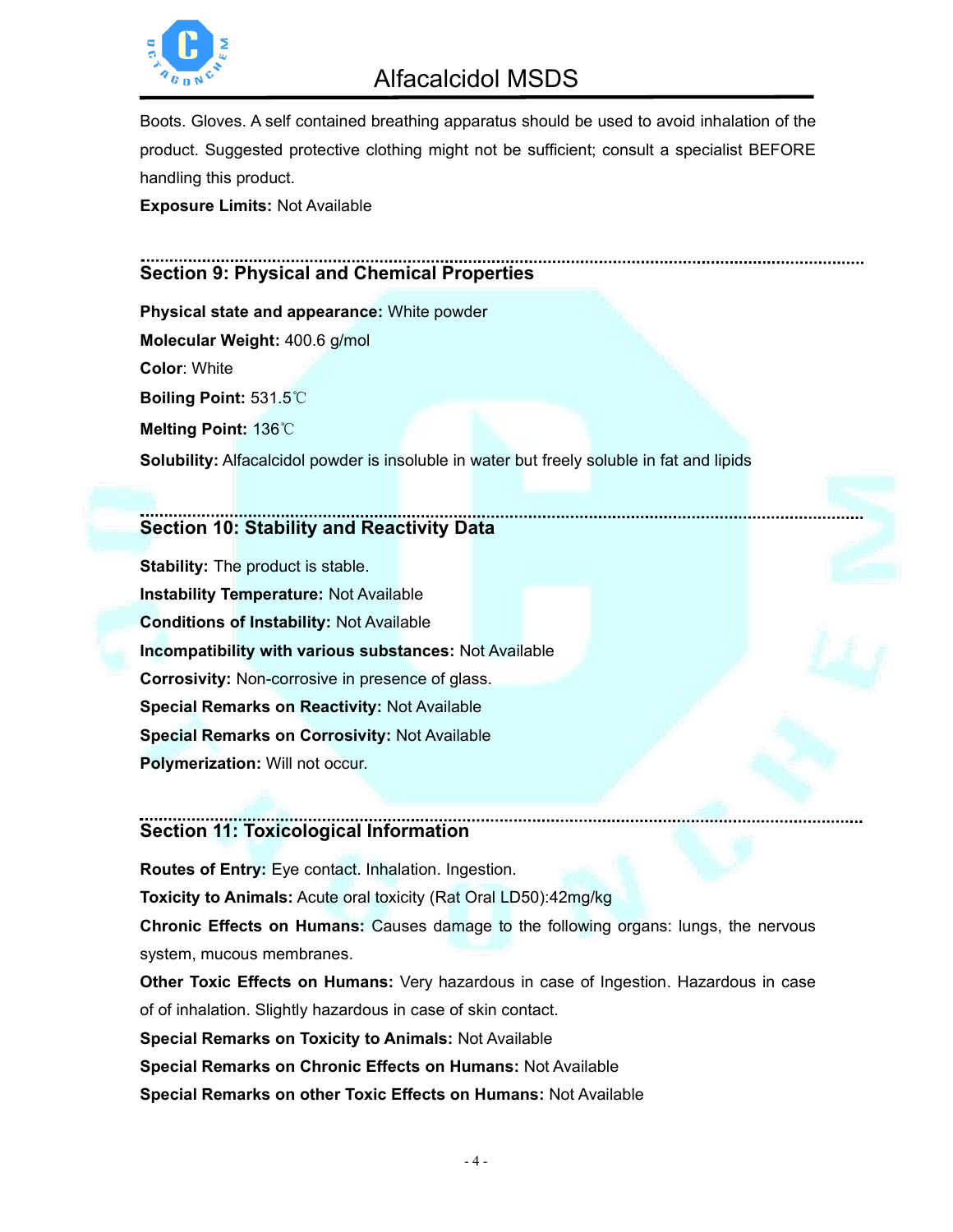

### **Section 12: Ecological Information**

**Eco-toxicity:** Not Available

**BOD5 and COD:** Not Available

**Products of Bio-degradation:** Possibly hazardous short term degradation products are not likely. However, long term degradation products may arise.

**Toxicity of the Products of Bio-degradation:** Not Available.

**Special Remarks on the Products of Biodegradation:** The substance is possibly harmful for the aquatic environment.

## **Section 13: Disposal Considerations**

**Waste Disposal:** Dispose of any cleanup materials and waste residue according to applicable laws or regulations.

#### **Section 14: Transport Information**

**DOT Classification**: Not a DOT controlled material (United States). **Identification:** Not available. **Special Provisions for Transport:** Not available.

## **Section 15: Other Regulatory Information**

**SARA 302 Components:** No chemicals in this material are subject to the reporting requirements of SARA Title III,Section 302.

**SARA 313 Components:** This material does not contain any chemical components with known CAS numbers that exceed the threshold (De Minimis) reporting levels established by SARA Title III, Section 313.

**SARA 311/312 Hazards:** Acute Health Hazard

**Massachusetts Right To Know Components:** No components are subject to the Massachusetts Right to Know Act.

### **Pennsylvania Right To Know Components**

Alfacalcidol, CAS-No.41294-56-8

**California Prop. 65 Components:** This product does not contain any chemicals known to State of California to cause cancer, birth defects, or any other reproductive harm.